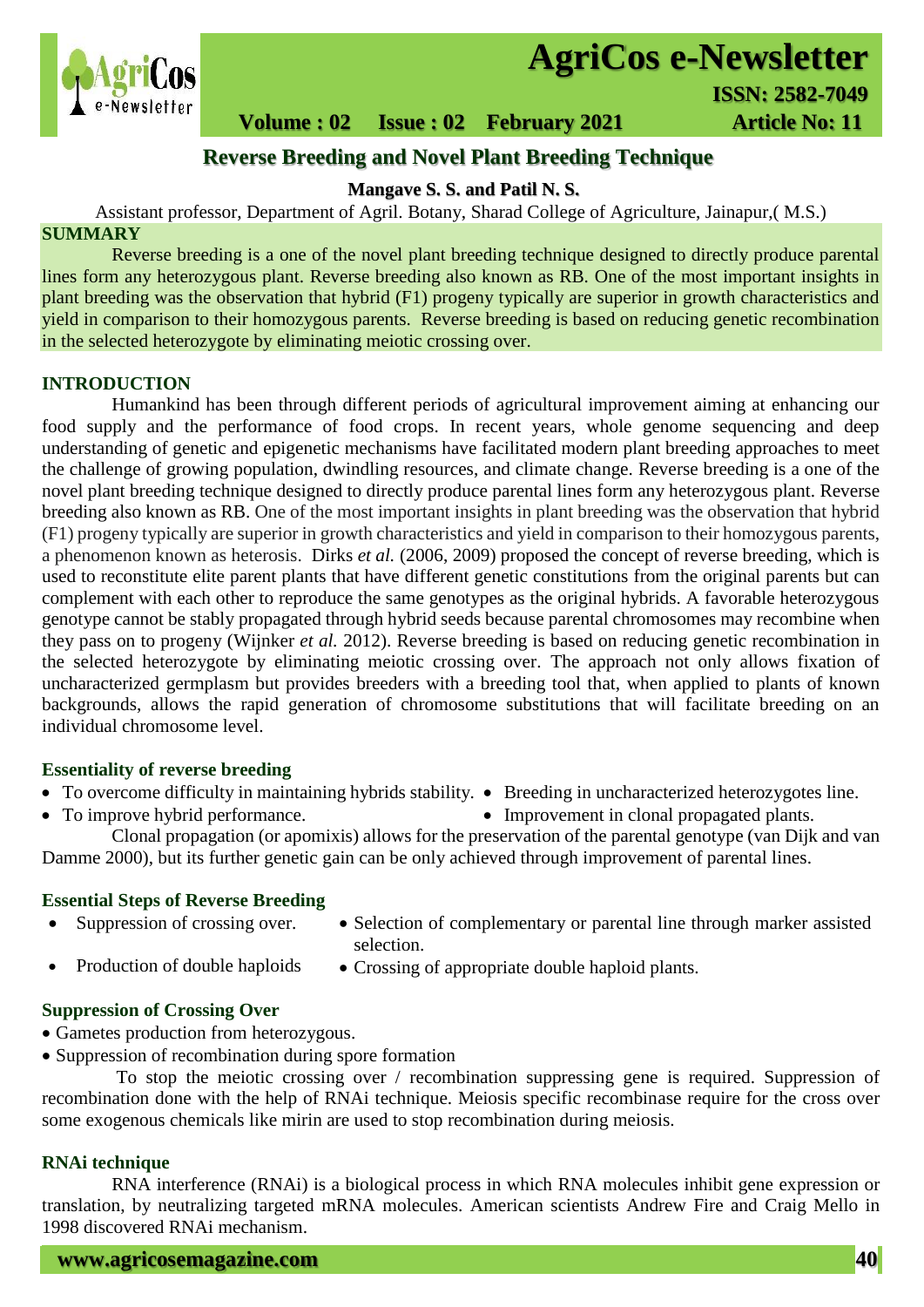- RNA with inverted repeats hairpin/panhandle constructs [RISC](https://en.wikipedia.org/wiki/RNA-induced_silencing_complex) [\(RNA-induced silencing complex\)](https://en.wikipedia.org/wiki/RNA-induced_silencing_complex)
- 
- [miRNAs](https://en.wikipedia.org/wiki/MiRNA)[/siRNAs](https://en.wikipedia.org/wiki/SiRNA)
- 
- dsRNA Destruction of target [mRNA](https://en.wikipedia.org/wiki/Messenger_RNA)

It has been discovered that the best precursor to good RNA silencing is to have single stranded [antisense](https://en.wikipedia.org/wiki/Antisense_RNA)  [RNA](https://en.wikipedia.org/wiki/Antisense_RNA) with [inverted repeats](https://en.wikipedia.org/wiki/Inverted_repeat) which, in turn, build [small hairpin RNA](https://en.wikipedia.org/wiki/Small_hairpin_RNA) and panhandle constructs. The hairpin or panhandle constructs exist so that the RNA can remain independent and not anneal with other RNA strands. These [small hairpin RNAs](https://en.wikipedia.org/wiki/Small_hairpin_RNA) and/or panhandles then get transported from the nucleus to the cytosol through the nuclear export receptor called exportin-5, and then get transformed into a dsRNA, a double stranded RNA, which, like DNA, is a double stranded series of [nucleotides.](https://en.wikipedia.org/wiki/Nucleotide) If the mechanism didn't use dsRNAs, but only single strands, there would be a higher chance for it to hybridize to other "good" mRNAs. As a double strand, it can be kept on call for when it is needed. The dsRNA then gets cut up by a [Dicer](https://en.wikipedia.org/wiki/Dicer) into small  $(21-28$  nt = [nucleotides](https://en.wikipedia.org/wiki/Nucleotide) long) strands of miRNAs [\(microRNAs\)](https://en.wikipedia.org/wiki/MicroRNA) or [siRNAs](https://en.wikipedia.org/wiki/SiRNA) (short interfering RNAs.) A [Dicer](https://en.wikipedia.org/wiki/Dicer) is an [endoribonuclease](https://en.wikipedia.org/wiki/Endoribonuclease) [RNase,](https://en.wikipedia.org/wiki/RNase) which is a complex of a protein mixed with strand(s) of RNA. Lastly, the double stranded [miRNAs/](https://en.wikipedia.org/wiki/MiRNA)[siRNAs](https://en.wikipedia.org/wiki/SiRNA) separate into single strands; the [antisense RNA](https://en.wikipedia.org/wiki/Antisense_RNA) strand of the two will combine with another [endoribonuclease](https://en.wikipedia.org/wiki/Endoribonuclease) enzyme complex called RISC [\(RNA-induced silencing complex\)](https://en.wikipedia.org/wiki/RNA-induced_silencing_complex), which includes the catalytic component [Argonaute,](https://en.wikipedia.org/wiki/Argonaute) and will guide the RISC to break up the "perfectly complementary" target mRNA or viral genomic RNA so that it can be destroyed. It means that based on a short sequence specific area, a corresponding mRNA will be cut. To make sure, it will be cut in many other places as well. (If the mechanism only worked with a long stretch, then there would be higher chance that it would not have time to match to its complementary long mRNA.) It has also been shown that the repeated-associated short interference RNAs [\(rasiRNA\)](https://en.wikipedia.org/wiki/RasiRNA) have a role in guiding chromatin modification.

## **Production of double haploids**

Double haploids are produced from the immature pollen through tissue culture. Double haploid (DH) technology was integrated into the breeding process to select fertile selfing lines that can produce the same hybrid genotype as the original paternal and maternal parents (Wijnker *et al.* 2012, 2014). Van Dun *et al.* (2008) proposed another method called near reverse breeding. The basic idea was to obtain diploid spores with partial segregation and recombination, and then double haploid technology was used to select complementary fertile selfing lines in the offsprings. Cell or colonies are transferred to different media which contains different combination of growth regulators as well as sugar or energy source for the formation of shoots and roots (whole plant). This will lead to haploid microspores from which the genome will subsequently be doubled. The diploid microspores will eventually be developed into embryos and subsequently into homozygous plants using tissue culture techniques. These double haploid plants are used for the further investigation.

#### **Selection of complementary or parental line through marker assisted selection.**

In this step compare the plant genotypes at molecular level. Select the complementary plants from above developed double haploid plant with the help of marker assisted selection by using different molecular markers. Complementary plant are select as parent material of heterozygous hybrid as well as selected complementary plants / genotype are used for the further hybridization to develop hybrid or to develop novel combination for high yielding as well as resistance to biotic and abiotic stress.

#### **Crossing of appropriate double haploid plants.**

Complementary parents can be chosen that when crossed perfectly reconstitute the starting hybrid. The DH lines then serve as a permanent library that can be used to predictably generate a wide variety of defined hybrids.

#### **Futures of reverse breeding**

- End product of the reverse breeding is similar to parental lines obtained by conventional breeding.
- RNAi restrict only meiotic crossing over only no any change in the DNA sequence in reverse bred plant
- Resulting offspring are regarded as non-genetically modified.